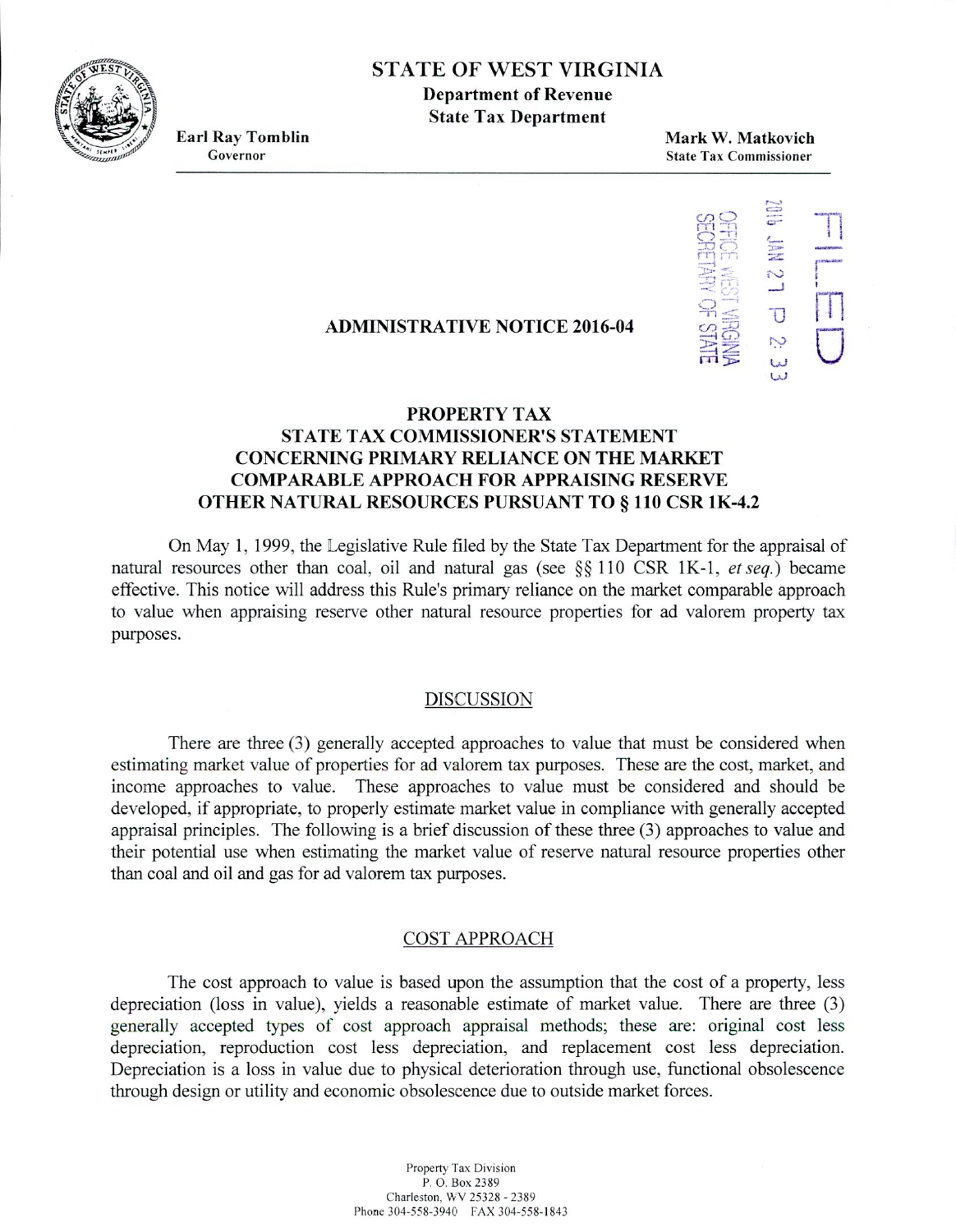# **Administrative Notice 2016-04 Page 2**

Original cost less depreciation is the cost of acquisition of a property less a loss in value due to physical deterioration, functional obsolescence and economic obsolescence. This approach is widely employed in the appraisal of "cost-based" regulated utilities, however it has a limited application when appraising reserve natural resource properties, as many of these types of properties were acquired years ago at substantially less than current market value.

Reproduction cost less depreciation is the cost of reproducing an exact replica of a property less physical deterioration, functional obsolescence, and economic obsolescence. This approach is employed in appraising one-of-a-kind properties such as works of art or special purpose properties, an example of which is the State's Capitol Building. Other mineral properties are a nonrenewable natural resource and therefore cannot be reproduced. Because of their nonrenewable nature, reserve natural resource properties do not lend themselves to development of a reproduction cost less depreciation appraisal.

Replacement cost less depreciation is the cost of replacing a property with one of like utility less physical deterioration and economic obsolescence. This approach is the most widely used of the three (3) cost approaches to value and is widely employed in the appraisal of commercial and industrial personal property. Replacement cost has limited application, however, in the appraisal of nonrenewable natural resource properties, as the resource cannot, by its nature, be replaced. Because of their nonrenewable nature, reserve natural resource properties do not lend themselves to the development of replacement cost new less depreciation appraisals.

### INCOME APPROACH

The income approach to value is based upon the assumption that a property is worth the future income, discounted to present worth, that it will generate for a prospective buyer. The income approach is widely used in the valuation of various types of income producing properties; however, the approach has limited application in valuing properties that do not produce an income stream. Reserve other natural resource properties do not readily produce an income stream and do not therefore readily lend themselves to application of an income approach valuation.

# MARKET APPROACH

The market approach to value is based upon the assumption that the recent selling price of comparable properties, if properly analyzed and adjusted, will yield a reasonable estimate of current market value. Consistent with the above referenced Legislative Rule, the State Tax Department developed a market comparable approach for reserve other mineral properties. The Department has reviewed sales during at least the five (5) calendar years prior to the July 1<sup>st</sup> appraisal date of 2015 in various fashions and has constructed measures of central tendency concerning sales transacted during the aforementioned period of time. These sales have been analyzed according to methods established in § 110 CSR 1K-4.2 for reserve other natural resource properties. The Department published and filed final variables on August 27, 2015.